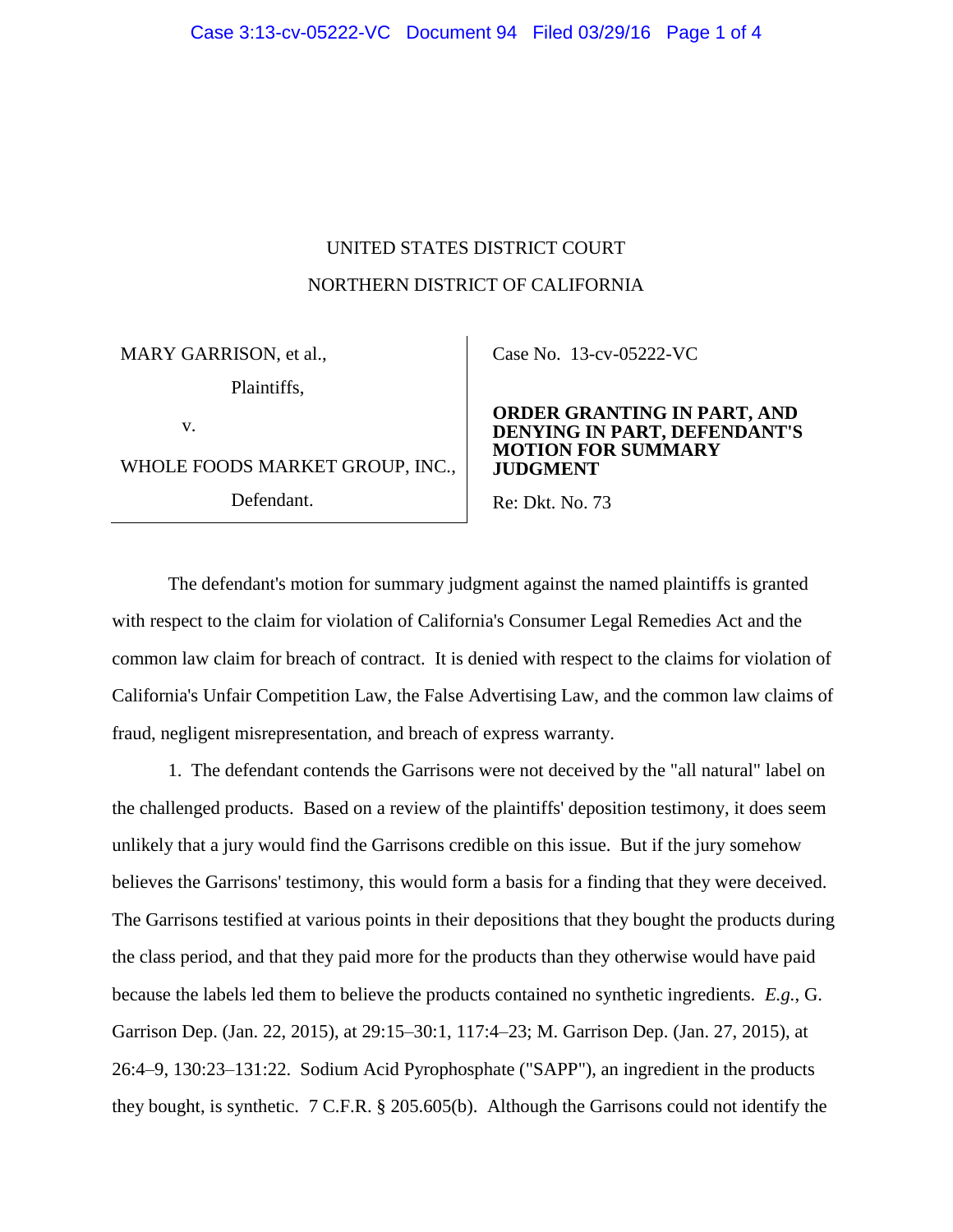## Case 3:13-cv-05222-VC Document 94 Filed 03/29/16 Page 2 of 4

precise dates on which they bought the products and did not have receipts for their purchases, their testimony that they recalled buying the products multiple times during the class period (and their explanations for why they know the purchases took place within that period) is sufficient to create a factual issue for the jury. *E.g.*, G. Garrison Dep. (Jan. 22, 2015), at 30:5–31:4, 43:4–20, 46:11–16, 47:20–49:7; M. Garrison Dep. (Jan. 27, 2015), at 34:10–25, 37:1–15; 38:6–16. And although the Garrisons apparently had a mistaken belief that organic foods (like "all natural" foods) contain no synthetic ingredients, that does not automatically render unreasonable their belief that products labeled "all natural" would not contain any synthetic ingredients, nor does it eliminate the fact dispute that exists about whether they were deceived by the labels at issue. *Cf. Garrison v. Whole Foods Mkt. Grp., Inc.*, 2014 WL 2451290, at \*3 (N.D. Cal. June 2, 2014).

2. The defendant contends that even if the Garrisons were deceived by the label, they did not suffer any actual injury (within the meaning of California's consumer protection statutes) as a result of the deception. But again, there is evidence from which a jury could conclude that the Garrisons suffered an actual injury. The "actual injury" threshold is not high. *Kwikset Corp. v. Superior Court*, 246 P.3d 877, 886 (Cal. 2011). Assuming the jury somehow believes the assertions the Garrisons made in their depositions and in the letters they tried to send Whole Foods before filing suit, the jury could infer that the Garrisons paid more for the products than they would have paid if they'd known the products contained a synthetic ingredient. G. Garrison Dep. (Jan. 22, 2015), at 117:4–23; M. Garrison Dep. (Jan. 27, 2015), at 130:23–131:22; Orzano Decl., ISO MSJ, Ex. A, Exs. 17, 18; *id.*, Ex. B, Exs. 8, 9.

3. Although it's not clear the defendant intended to make this argument, at the hearing there was extensive discussion of whether the Garrisons must make an evidentiary showing relating to remedies that is distinct from (but related to) the "actual injury" question. Specifically, the Court raised the question whether a line of cases not cited by the defendant requires that the Garrisons support their claims for restitution, at the summary judgment stage, with evidence of the actual amount of the price premium they paid. *See Ogden v. Bumble Bee Foods, LLC*, 2014 WL 27527, at \*12–13 (N.D. Cal. Jan. 2, 2014); *Ries v. Arizona Beverages* 

2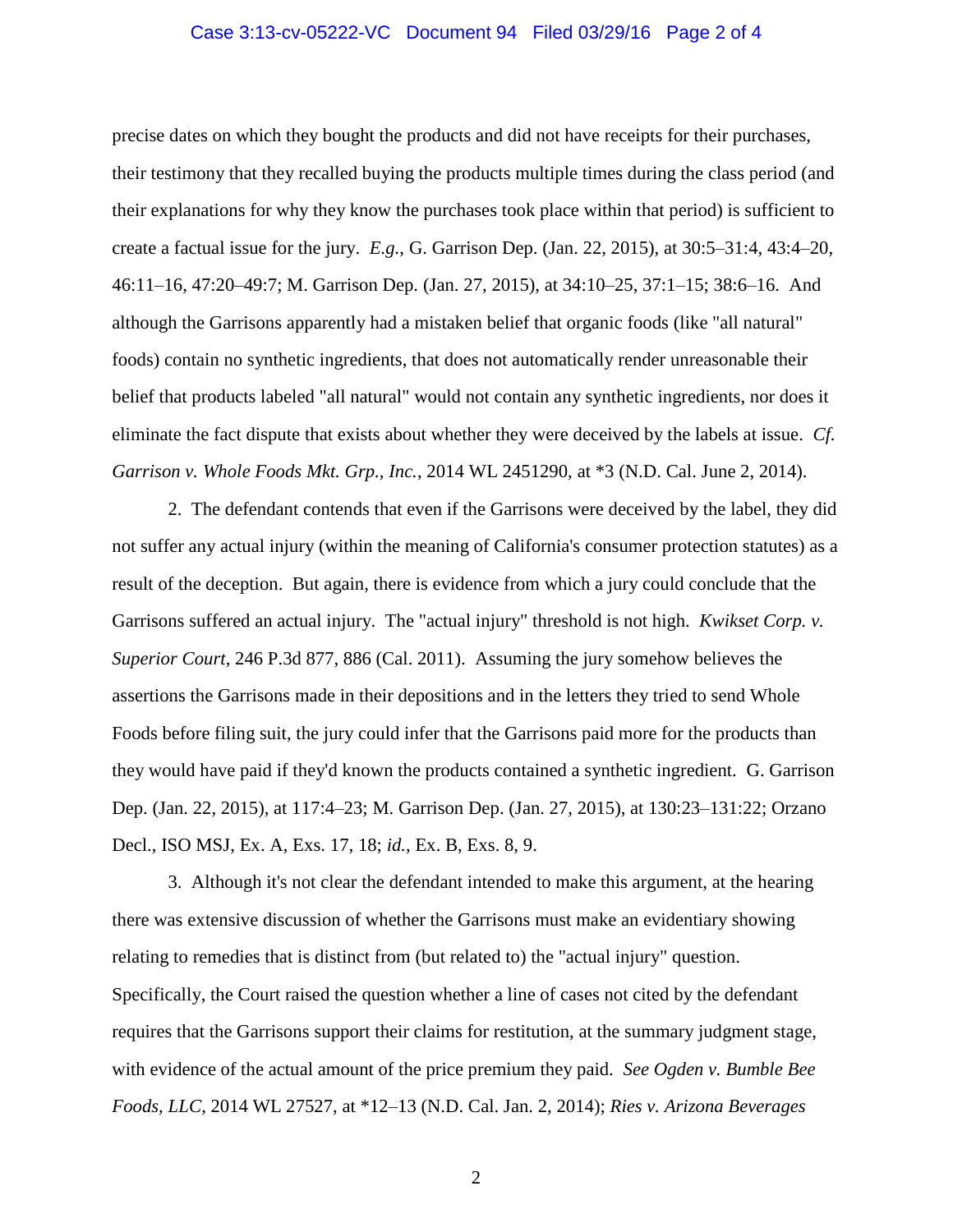*USA, LLC*, 2013 WL 1287416, at \*7–8 (N.D. Cal. Mar. 28, 2013). If these cases are correct and if they apply here, several of the Garrisons' claims would not be able to survive summary judgment, because there would be no evidence from which the jury could determine the actual amount of restitution owed — the Garrisons' deposition testimony offers nothing more than baseless speculation about the premium they paid, and their expert provides no opinion about that premium. However, it would be unfair to grant summary judgment for the defendant under this line of cases (assuming the cases are correct) given the procedural posture of this case. Under the Court's scheduling orders, the discovery deadline has passed on the issue of "liability" with respect to the named plaintiffs, but these orders are ambiguous about whether discovery is still open on the question of damages with respect to the named plaintiffs. Moreover, expert discovery is still open, and evidence about a price premium would most likely come from expert testimony, so it would be reasonable to interpret the Court's scheduling orders as saying that discovery has not closed on the question of damages. *Cf. Ries v. Arizona Beverages USA, LLC*, 287 F.R.D. 523, 532 (N.D. Cal. 2012).

4. A similar analysis applies to the defendant's argument that the Garrisons may not, as a matter of law, recover restitution. The defendant in this case, Whole Foods Market Group, Inc., has submitted a declaration suggesting that it might have sold the products at cost to the retailer, Whole Foods Market California, Inc., meaning that any profits (and thus any price premium) from the Garrisons' purchases resulting from the misleading label went to the retailer. And the Garrisons have not named the retailer as a defendant in this lawsuit. But the declaration submitted by the defendant is worded vaguely, and its accuracy has not yet been tested in discovery regarding damages. Accordingly, it would be premature to enter judgment for the defendant on the Garrisons' claims for restitution under California's consumer protection statutes. Moreover, with respect to the Garrisons' common law claims (i.e., fraud, negligent misrepresentation, breach of express warranty), the "price premium" they seek in this lawsuit might properly be characterized as "damages" rather than "restitution." *See Cortez v. Purolator Air Filtration Prods. Co.*, 999 P.2d 706, 713 (Cal. 2000) (observing that an award of "damages"

3